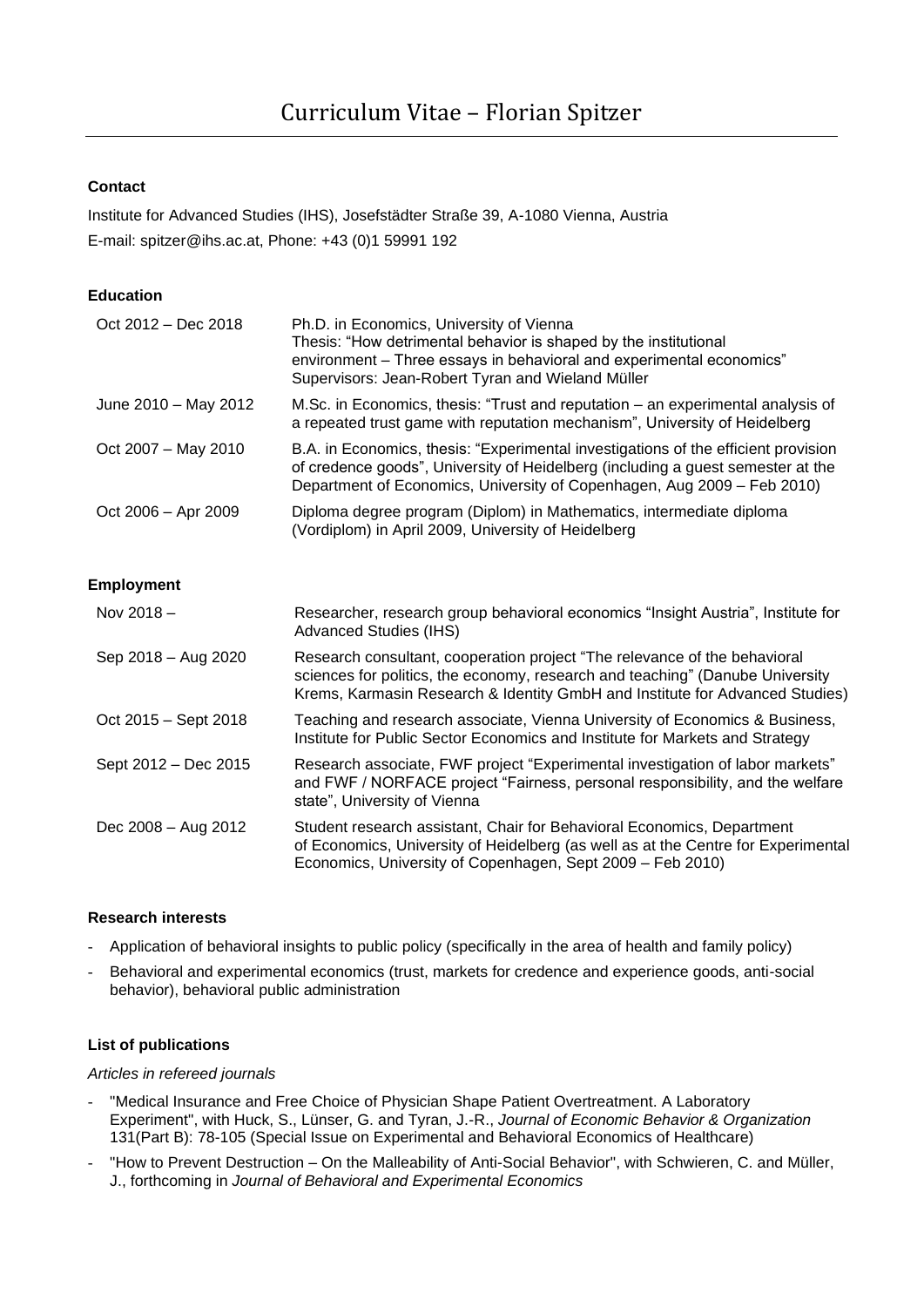#### *Contributions to book chapters and edited volumes*

- "Familienpolitik aus verhaltensökonomischer Sicht" ("family policy from a behavioral economics perspective"), with Kocher, M.G. and Schwaninger, M. In: 6. Österreichischer Familienbericht 2009 – 2019. Neue Perspektiven – Familien als Fundament für ein lebenswertes Österreich. Wien: Bundeskanzleramt/Frauen, Familie, Jugend und Integration (BKA/FFJI), pp. 1085-1127
- "Schaffen Institutionen Vertrauen?" ("Do institutions increase trust?"), with Tyran, J.-R. In: Hammer, E. und Tomaschek, N. (eds.): Vertrauen. Standpunkte zum sozialen, wirtschaftlichen und politischen Handeln. University – Society – Industry. Münster: Waxmann, Bd. 2: 91-104, January 2013

# *Research reports, policy briefs and other publications*

- "Nudging und andere verhaltenswissenschaftliche Instrumente im Sozialversicherungs- und Gesundheitswesen." ("Nudging and other behavioral instruments in social security and health care"), with Abstiens, K. and Czypionka, T., *Health System Watch* 4, December 2021
- "Die Klimawandel-Landkarte Österreichs: Treibende Kräfte und nächste Schritte" ("Austria's climate change map. Driving forces and next steps"), with Abstiens, K., Gangl, K., Karmasin, S., Kimmich, C., Kirchler, E. and Walter, A., research report, August 2021
- "Zehn Gebote der Verhaltenswissenschaften in der Pandemiebekämpfung" ("Ten commandments of the behavioral sciences to fight the Covid-19 pandemic"), with Abstiens, K., Czypionka, T., Gangl, K., Grosch, K., König, T. and Walter, A., IHS policy brief, March 2021
- "Radfahren in Österreich fördern. Verhaltensökonomische Maßnahmen für die Initiative 'Österreich radelt'." ("Cycling in Austria. Behavioral economics interventions for the initiative 'Austria cycles'"), with Gangl, K. and Walter, A., IHS research report, March 2021
- "Verhaltensökonomie und die Vereinbarkeit von Familie und Erwerb. Mögliche Anwendungen mit Fokus auf Väterbeteiligung und die Gewährleistung von Vereinbarkeit auf Unternehmensseite" ("Behavioral economics and reconciling family and work life. Possible applications with a focus on fathers' involvement and improving conditions at companies"), with Dörfler, S., Greiner, B., Kittel, B., Sausgruber, R. and Schwaninger, M., ÖIF research report, September 2020
- "Pensionsreformansätze aus verhaltensökonomischer Sicht" ("Pension reform approaches from a behavioral economics perspective"), with Kocher, M.G., Häckl, S. and Sonntag, A., IHS research report, September 2020
- "Das neue Retro? Österreich nach der Corona-Krise wie sich unser Land verändern wird" ("The new retro? Austria after the Corona crisis – how our country will change"), with Karmasin, S., Gangl, K., Walter, A. and Kocher, M.G., Research Report, June 2020
- "Reduktion des Personenaufkommens in stark frequentierten Bereichen: Entwicklung verhaltensökonomischer Elemente" ("Reducing pedestrian traffic in highly frequented areas: design of behavioral economics instruments"), with Gangl, K. and Walter, A., IHS research report, May 2020
- "Frauen in Führungspositionen insbesondere in technischen Berufen. Identifikation von Barrieren und Maßnahmen" ("Women in management positions with a focus on STEM professions – identification of barriers and measures"), with Grosch, K., Gangl, K. and Walter, A., IHS research report, February 2020
- "Verhaltensökonomische Instrumente zur Verbesserung der WFA" ("Behavioral economics instruments to improve the impact assessment of policy measures in the context of the Austrian WFA"), with Ghesla, C., Grosch, K., Kocher, M.G. and Sonntag, A., IHS research report, April 2019

# **Ongoing (research) projects**

- "Better regulation in Austria Phase 2" supported by the structural reform support programme of the European Commission (project lead for the overall project as well as component "Workshops and Elearning material on using behavioural insights (BI) and experimental methods in public administration")
- "Verhaltensökonomische Interventionen zur Förderung von Recycling" ("Behavioral economics interventions to promote recycling")
- "Die Relevanz der Disziplin Behavioural Sciences für Politik, Wirtschaft, Forschung und Lehre in Niederösterreich/Österreich" ("The relevance of the behavioral sciences for politics, the economy, research and teaching"; cooperation project between Danube University Krems, Institute for Advanced Studies and Karmasin Research & Identity)
- "Search Frictions in Markets for Experience Goods" (with Helland, L., Huck, S. and Tyran, J.-R.)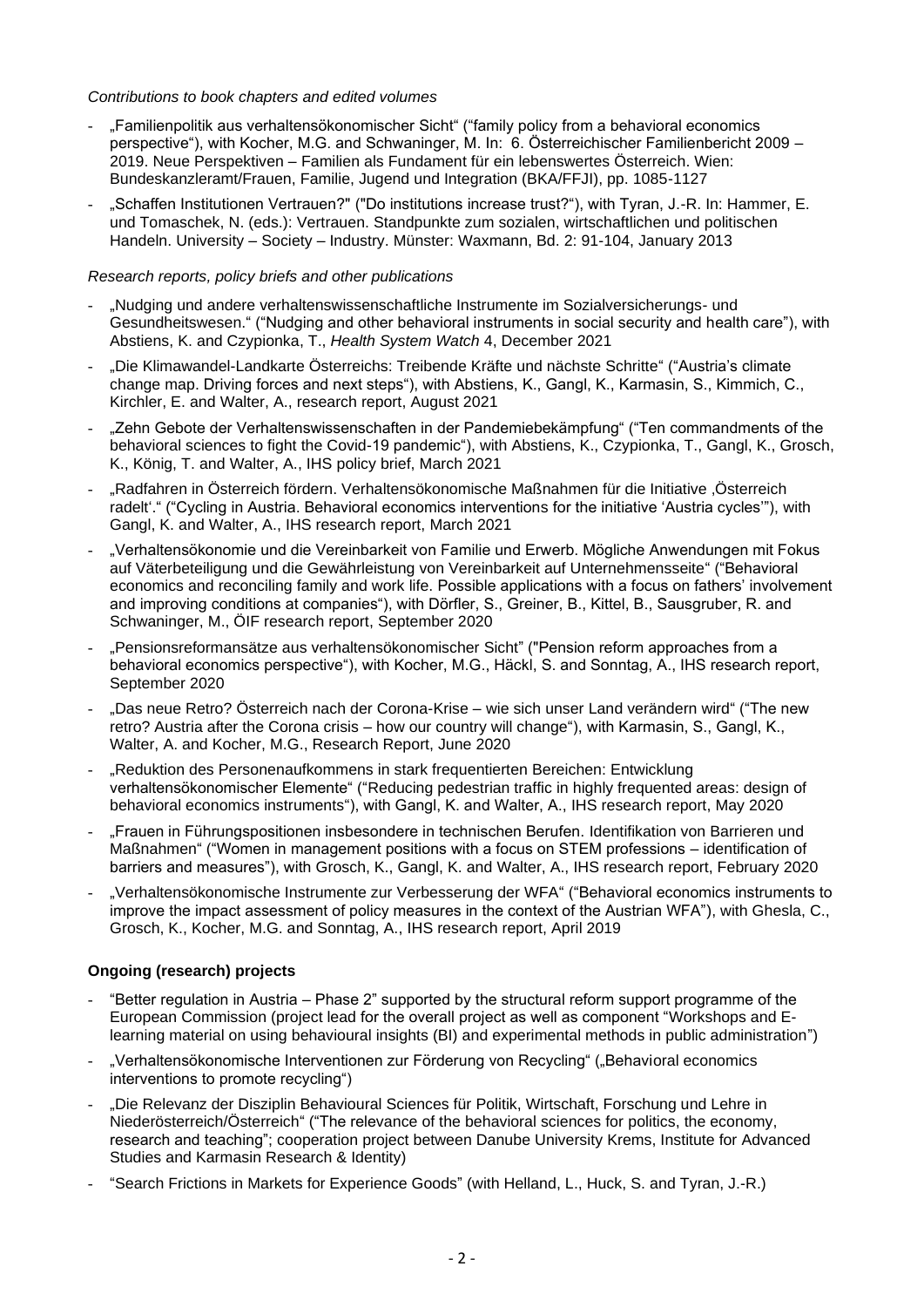### **Conferences, workshops and other scientific events (selection)**

- Behavioural Exchange Conference BX2019 (London, Sept 2019)
- European Behavioural Insights Experts Meeting (The Hague, June 2019)
- Symposium "Verhaltensökonomie und Familie Innovative Ansätze zur Vereinbarkeit und Väterbeteiligung" (Vienna, Nov 2018, co-organization)
- WINK The Nudge Conference organized by the WINK (Welfare Improvement through Nudging Knowledge) project (Utrecht, June 2017 and June 2019)
- Prague Conference on Behavioral Sciences "Modern Policy Making" (Prague, Apr 2017)
- Workshop "Field experiments for tax compliance" at the Joint Research Centre of the European Commission, (Ispra, Sept 2015, invited presentation "Tax compliance, competition, and voluntary certification – An experimental approach on how to improve tax compliance in competitive industries")
- Inaugural Winter Experimental Social Sciences Institute at NYU Abu Dhabi (Jan 2014)
- Workshop "Experimental Markets", BI Norwegian Business School (Oslo, May 2014, invited presentation)
- Conference "5 Years of Applied Behavioral Science in Public Policy" (Roskilde, June 2014)
- 9th Alhambra Experimental Workshop / Alhambra meets Barcelona (Barcelona, Oct 2014)
- Behavioral Public Economics Workshops 2013 (Vienna, Sept 2013, invited presentation)
- Conference "Applying Behavioral Insights to Policy-Making Results, Promises and Limitations" at the European Commission (Brussels, Sept 2013)
- Austrian Experimental Economics (AEE) Workshop (previously "Experimental Day Innsbruck / Vienna", presentation of research papers, Vienna, May 2017; Vienna, Mar 2014¸ Innsbruck, Mar 2013)
- World / European meeting of the Economic Science Association (presentation of research papers; Berlin, June 2018; Vienna, Sept 2017; Heidelberg, Sept 2015; Prague, Sept 2014; Zurich, July 2013; Copenhagen, July 2010)
- Nordic Conference on Behavioral and Experimental Economics (presentation of research papers; Oslo, Sept 2016; Aarhus, Sept 2014; Stockholm, Sept 2013; Bergen, Sept 2012; Lund, Oct 2011)
- Annual meeting of the German Society for Experimental Economics (Karlsruhe, Sept 2012, presentation)

### **Blog posts and media coverage (in German)**

- Quotations in newspaper articles on behavioral instruments to improve vaccination coverage: Die ZEIT, Wiener Zeitung, Wirtschaftswoche, Vorarlberger Nachrichten, der Standard, Kurier
- Television and radio interviews regarding the Covid-19 vaccine: Ö1 Mittagsjournal, DOK1 (ORF), Wien heute (ORF), ATV aktuell (ATV), Eco (ORF2)
- "Impfen, aber wie? Was noch getan werden kann, um die Covid-Impfquote zu erhöhen" ("Vaccinate, but how? What can be done to improve Covid-19 vaccine coverage"), guest comment, Wiener Zeitung, October 2021
- "Stell Dir vor, es ist Impfung und keiner geht hin Was die Verhaltenswissenschaften zu einer besseren Annahme der Covid-19-Impfung beitragen können" ("Imagine it's vaccination and no one attends – What behavioral insights can contribute to a better uptake of the Covid-19 vaccination"), Insight Austria Blog, December 2020
- "Verhaltensökonomie in der Familien- und Pensionspolitik Das automatische Pensionssplitting" ("Behavioral economics in family and pension politics – the automatic pension splitting"), Insight Austria Blog, January 2020
- "Die entscheidende Frage mit Sophie Karmasin: Impfpflicht" ("The crucial question with Sophie Karmasin: mandatory vaccination"), TV interview on Austrian national television (Puls24), November 2019
- "Verhaltensökonomische Alternativen zur Impfpflicht" ("Behavioral insights interventions as an alternatives to mandatory vaccination), Insight Austria Blog, February 2019